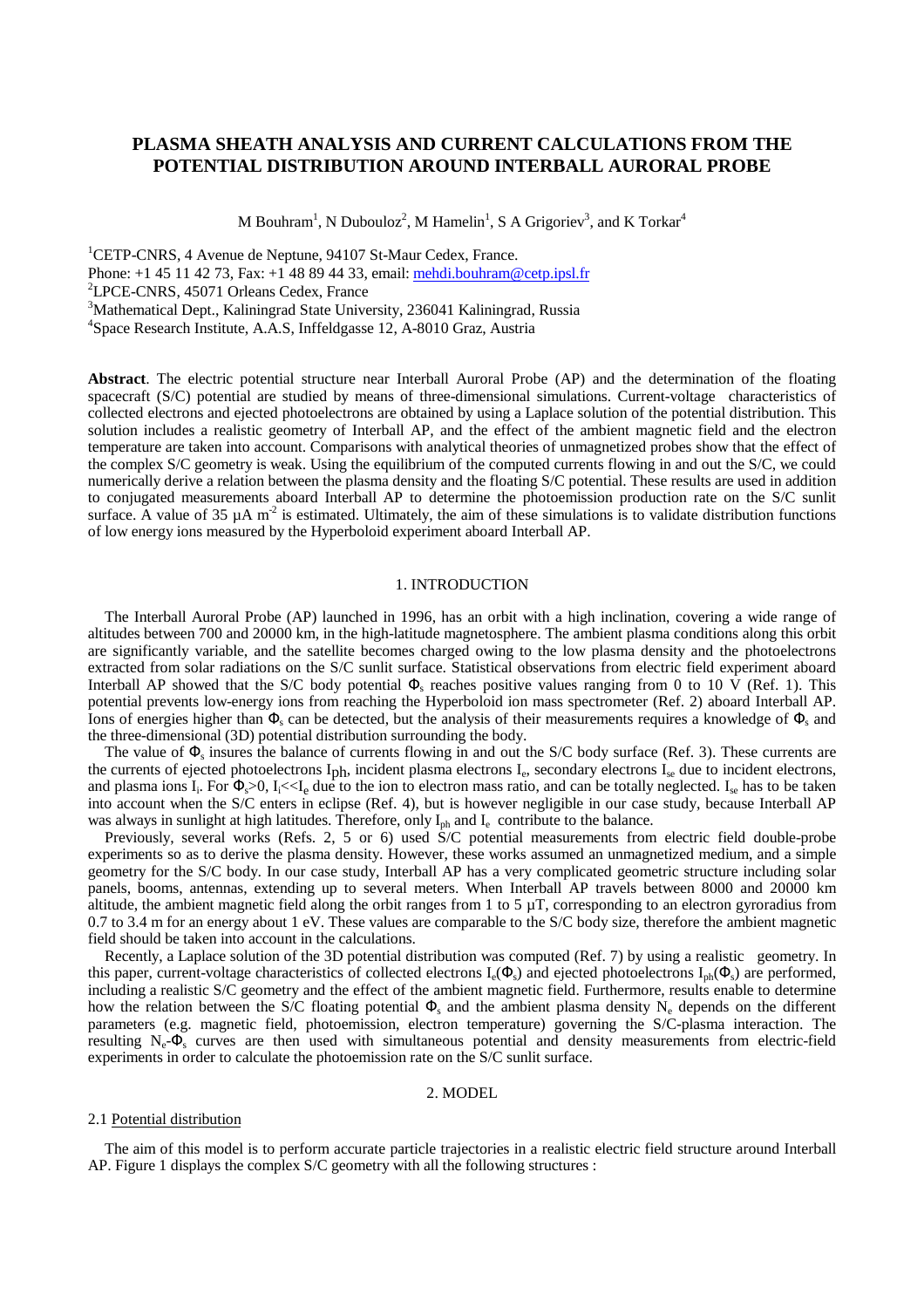- The S/C body approximated as a cylinder
- Four solar panels in the x-y plane
- All booms and electric antennas



Figure 1. Geometric structure of Interball AP.

The electric potential distribution is obtained by solving the Laplace equation :

$$
\frac{\partial^2 \Phi}{\partial x^2} + \frac{\partial^2 \Phi}{\partial y^2} + \frac{\partial^2 \Phi}{\partial z^2} = 0
$$
 (1)

The equation is solved by especially designed multi-grid algorithms (Ref. 7). The simulation domain  $\Sigma$  is rectangular with dimensions :  $80\times80\times60$  m. The S/C body is at given potential  $\Phi_s$ , while the outer boundary are at a zero potential. Figure 2 shows an example of equipotential contours.



Figure 2. Equipotential contours of the potential distribution in the solar panel plane x-y. The S/C body is at + 4V.

This solution neglected the space charge density around the S/C body, as justified by the low encountered plasma densities, which imply electron Debye lengths larger than the S/C body sizes. Actually, the problem is more complicated, due to the presence of a photoelectron sheath surrounding the S/C body (Ref 8.). Numerical Particle-In-Cell simulations of photoelectron sheath in a magnetized plasma have been performed with a cylindrical satellite (Ref 9.). It was found that a Laplace solution is acceptable for first order calculations of current-voltage characteristics in the high-altitude magnetosphere. Such an approach is especially suited to S/C with a complex geometric shape, which cannot be treated by the Poisson method, due to computer capabilities.

## 2.2 Current calculations

We describe in this section the calculation's method of electron and photoelectron current-voltage relations from particle's trajectories. The plasma electrons are simulated by using a reservoir blanketing the simulation system Σ, and containing a drifting maxwellian electron population with a density  $N_e$ , and a temperature  $T_e$ . A fixed number of electrons is kept inside the reservoir so as maintain  $N_e$  as constant inside  $\Sigma$ . Two values of  $T_e$  are considered : 1 and 10 eV.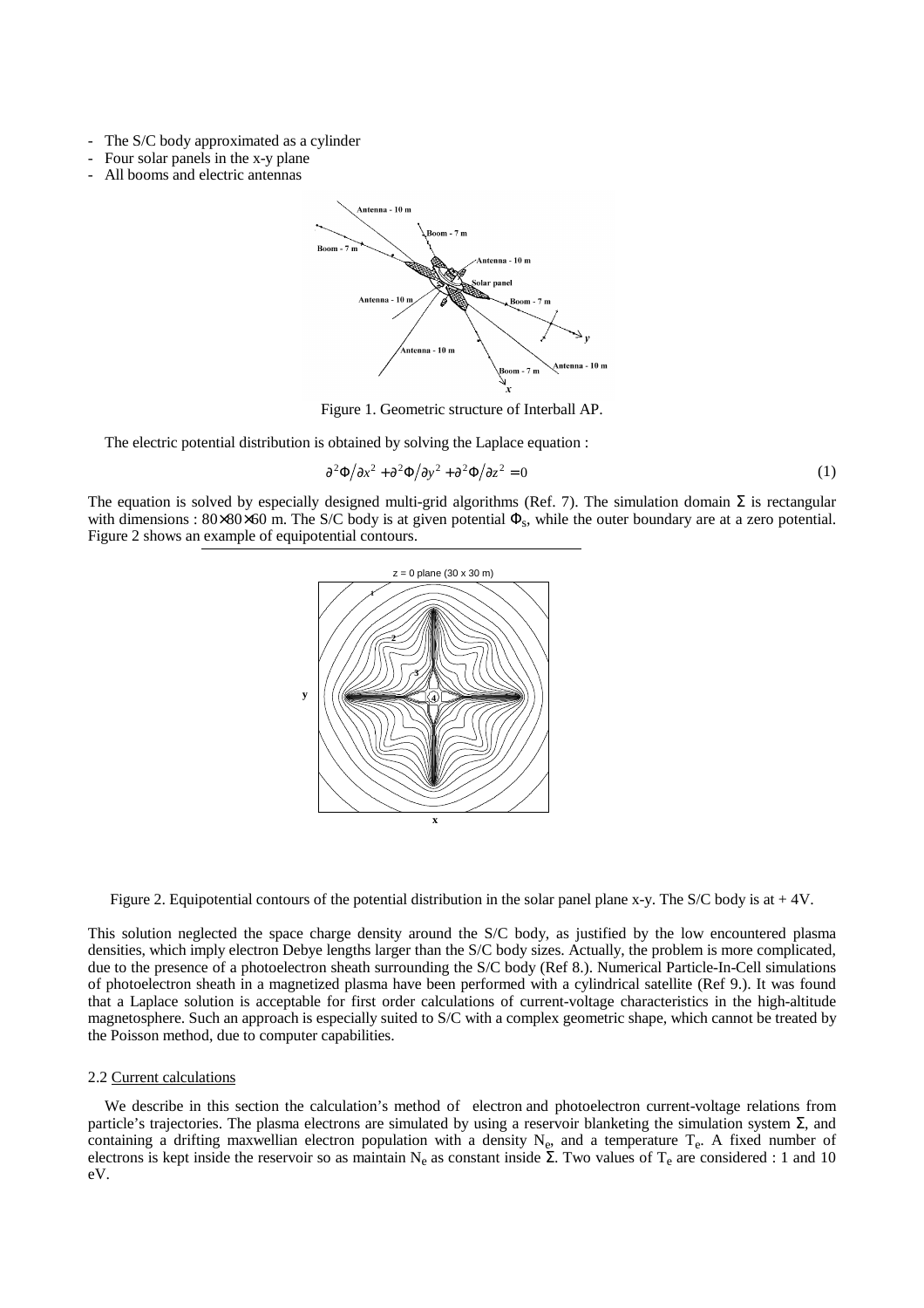The photoelectrons are uniformly emitted from all the sunlit parts of the S/C body (solar panels and the top cylindrical surface), and are distributed in velocity according to a maxwellian distribution with a temperature  $T_{ph}=1.5$  eV (Ref. 4) and a full emitted current density  $J_{ph0}$ . However, the determination of  $J_{ph0}$  in space conditions is not easy, as shown later.

Each particle (electron or photoelectron) is characterized by a negative charge  $q_e$ , and a mass  $m_e$ . The particle trajectories are performed by solving the equation of motion of computer particles given by :

$$
m_e \, \mathrm{d} \mathbf{V} / \mathrm{d} \mathbf{t} = q_e \big( \mathbf{E}(\mathbf{r}) + \mathbf{V} \times \mathbf{B}_0 \big) \tag{2}
$$

where  $\mathbf{B}_0$  is the ambient magnetic field and  $\mathbf{E}$  is the electric field due to the S/C charging. The particles motions were advanced in each time step ∆t using a leapfrog integration technique. The electric field **E**(**r**) was interpolated from the three-dimensional (3D) potential solution  $\Phi(\mathbf{r})$ . The magnetic field  $\mathbf{B}_0$  is taken along the x-axis.

### 3. CURRENT-VOLTAGE CHARACTERISTICS

Particle trajectories were computed by using a Laplace solution for the 3D potential field, as described earlier. The main plasma parameters are summarized in Table 1. We performed calculations with and without magnetic field  $\mathbf{B}_0$ , so as to separate geometric and magnetic effects on both collected and ejected currents. Different values of  $B_0$  and the electron temperature  $T_e$  are considered.

| Definition                | <b>Notation</b> | Value              |
|---------------------------|-----------------|--------------------|
| Spacecraft body potential | $\Phi_{\rm c}$  | $0-10$ V           |
| Magnetic field            | $B_0$           | $0, 1, 5 \mu T$    |
| Electron temperature      | $T_e$           | $1, 10 \text{ eV}$ |
| Simulation time step      | Δt              | 5.7 $10^{-8}$ s    |

**Table 1.** Summary of numerical parameters used in the simulations.

# 3.1 Escaping photoelectron current

The simulation for emitted photoelectrons starts at  $t=0$  by distributing uniformly a maxwellian population on the S/C sunlit surfaces. When  $t>0$ , the motion of each computer photoelectron is followed by solving (2). Providing the photoemission rate  $J_{ph0}$  is known, it is enough to determine the fraction of photoelectrons which left the simulation system.

Figure 3 shows the resulting photoelectron current-voltage relationships, obtained by varying the ambient magnetic field. The ejected current for  $\overline{B_0}$ =0 (circles) is compared to the currents ejected from a small spherical electrostatic sample or a point source (dashed line) and from a planar surface (dotted line), given by (Ref. 4):

Small sample :  
\n
$$
I_{Sph} = A_S J_{ph0} (1 + \Phi_s / T_{ph}) \exp(-\Phi_s / T_{ph})
$$
 (3)  
\nPlanar surface :  
\n $I_{Pph} = A_S J_{ph0} \exp(-\Phi_s / T_{ph})$  (4)

where  $A_s$  is the total sunlit area.

 The ejected current is maximum in the point source case (body size << Debye length) and minimum in the planar surface case (body size >> Debye length), as previously reported by Grard (Ref. 4). The case of a S/C (e.g. Interball) is obviously intermediate between these two extreme cases. The ejected current-voltage characteristics for  $B_0=1 \mu T$ (squares) and  $B_0=5 \mu T$  (triangles) are smaller than the ejected currents in a unmagnetized medium. In fact, the photoelectron gyroradius is about 4.0 and 0.8 m for  $B_0=1$  and 5  $\mu$ T respectively. These values are lower than the spatial extent of Interball AP. Therefore, when  $\mathbf{B}_0$  increases, a significant part of the emitted photoelectrons return to the  $S/C$ surface. Therefore, this acts as an additional process to the photoelectrons reflected by the electrostatic potential barrier effect.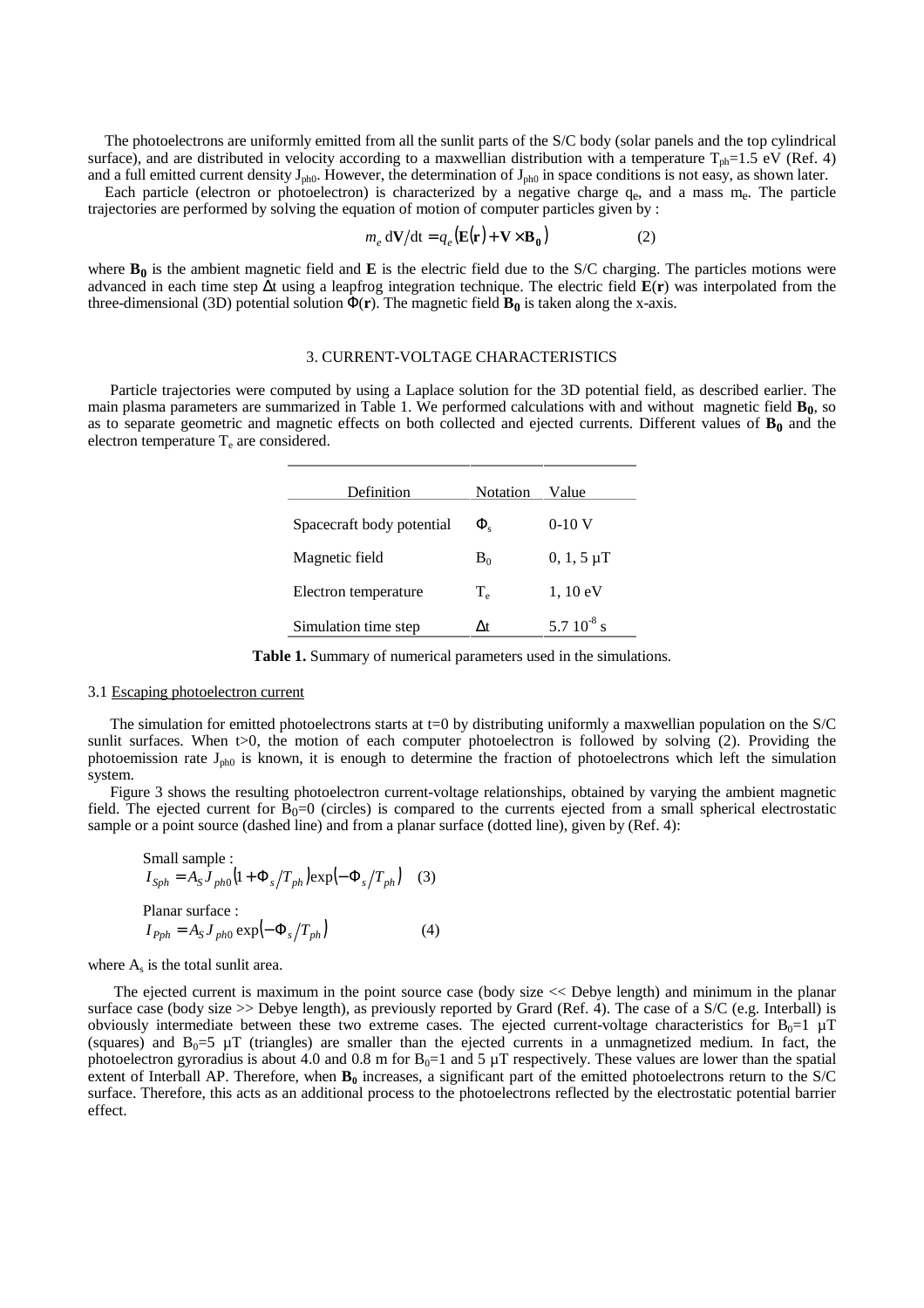

Figure 3. Current-voltage characteristics of ejected photoelectrons for different values of  $B_0$ . All currents are normalized with respect to the photoelectron saturation current.

## 3.2 Electron current

The simulation for plasma electrons starts at  $t=0$  with an empty volume. When  $t>0$ , the electrons are simulated with the reservoir blanketing the volume  $\Sigma$ , and progressively fill the box. The collected current and the ambient density reach a quasi-steady state after approximately 70 µs. This value corresponds roughly to the average time for an electron from the reservoir to reach the S/C body across the simulation system. As shown in Table 1, electron current-voltage relationships were established by repeating simulations, for various values of the ambient magnetic field and for two electron temperatures:  $T_e=1$  eV (solid curves) and 10 eV (dashed curves). The collected current without magnetic field (circles) is compared to the current collected by an electrostatic probe in the thick sheath limit (Ref. 3):

$$
I_{\mathcal{S}_e} = I_{e0} \left( 1 + \Phi_s / T_e \right) \tag{5}
$$

where  $I_{e0} = 0.026 A_T N_e T_e^{1/2}$  denotes the electron thermal current with  $A_T$  the total area of Interball AP in m<sup>2</sup>, N<sub>e</sub> the plasma density in  $cm^{-3}$ , and  $T_e$  the electron temperature in eV.



Figure 4. Current-voltage characteristics of collected plasma electrons for different values of  $B_0$ . All currents are normalized with respect to the thermal current.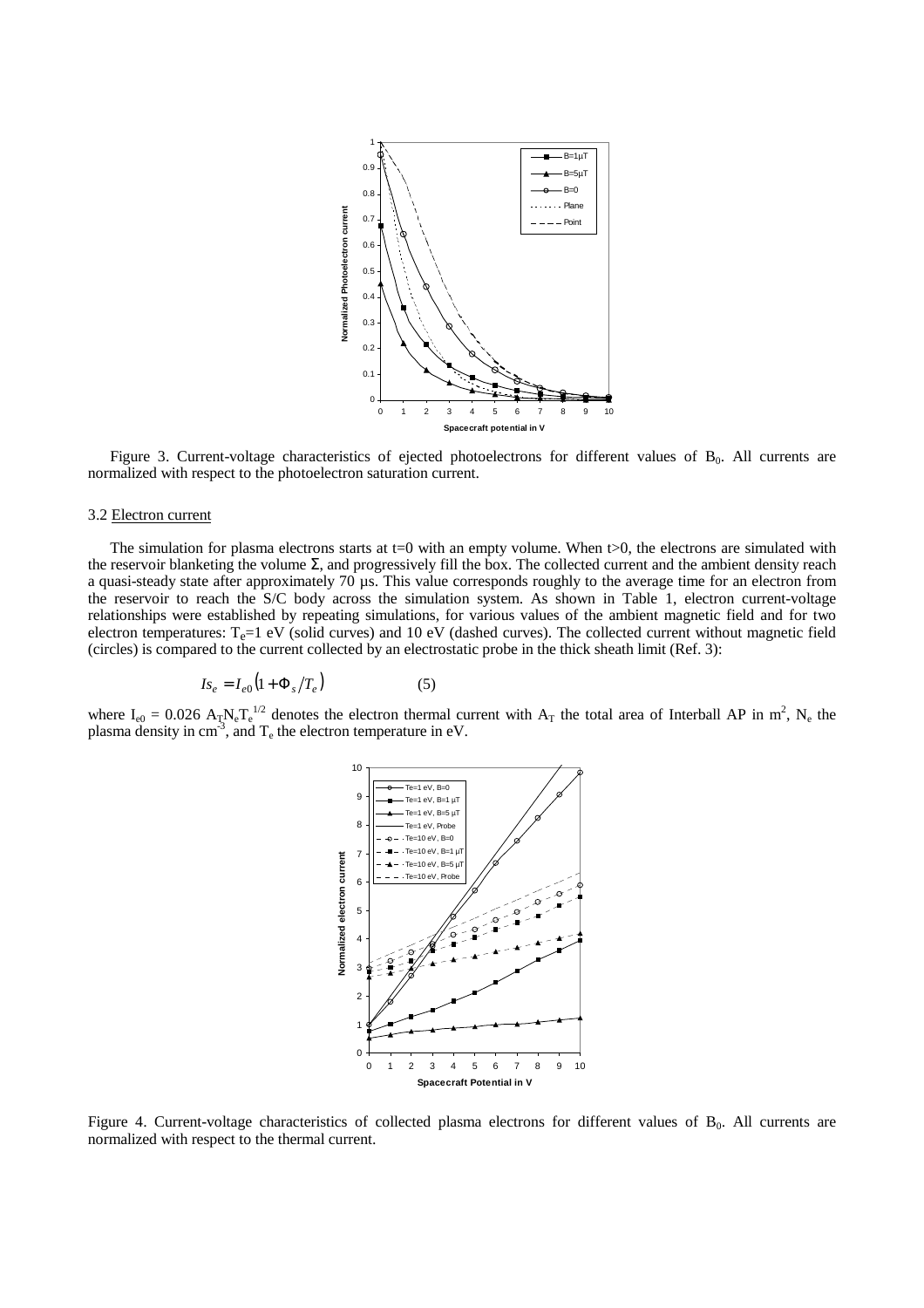The curves for  $B_0=0$  are very close, which implies that the electron collection is not sensitive to complex geometric effects. For T<sub>e</sub>=1 eV, the collected currents for B<sub>0</sub>=1  $\mu$ T (squares) and B<sub>0</sub>=5  $\mu$ T (triangles) are smaller than the collected current in a unmagnetized medium : the electrons collected by the body come from a bunch of field lines aligned with the magnetic shadow of the body, the transverse size depending mainly on the electron gyroradius for moderate potentials. For T<sub>e</sub>=10 eV, the electron gyroradius increases, and therefore the collected currents for B<sub>0</sub>=1 µT (squares) and B<sub>0</sub>=5 µT (triangles) are found closer to the current in a unmagnetized medium.

#### 3.3 Density-potential relation

The current-voltage characteristics obtained earlier enable to derive the relation between  $\Phi_s$  and the various ambient parameters (N<sub>e</sub>, T<sub>e</sub>, B<sub>0</sub>), providing the value of the photoemission production rate J<sub>ph0</sub> is known. Figure 5 shows the resulting density-potential relation for  $J_{ph0}=50 \mu A m^2$ . The unmagnetized curves are compared to the analytical solution for an unmagnetized point source, as obtained from Eq. (3) and (5) :

$$
N_e\left(c m^{-3}\right) = \frac{A_S J_{ph0}}{0.026 A_T \sqrt{T_e}} \frac{1 + \Phi_s / T_{ph}}{1 + \Phi_s / T_e} \exp\left(-\Phi_s / T_{ph}\right) \tag{6}
$$

It is found that for  $B_0=0$ ,  $N_e(\Phi_s)$  is close to the analytical solution for a point source. This result is comprehensible as discussed earlier, because the complex geometrical ado not affect the current calculations. For  $T_e=1$  eV, the effect of  $\mathbf{B_0}$ is weak on  $N_e(\Phi_s)$ . This is due to the fact that both collected electron and ejected photoelectron currents are reduced under the effect of  $\mathbf{B}_0$ , but by the same order of magnitude, because  $T_{ph}$  is comparable to  $T_e$  in this case. This is not the case when  $T_e$  increases : plasma electrons become unmagnetized, while the emitted photoelectrons are already magnetized. Therefore, the influence of  $\mathbf{B}_0$  becomes more significant in the resulting  $N_e(\Phi_s)$  curves.



Figure 5. The plasma density as a function of the floating S/C potential for different values of  $T_e$  and  $B_0$ , as summarized in Table 1.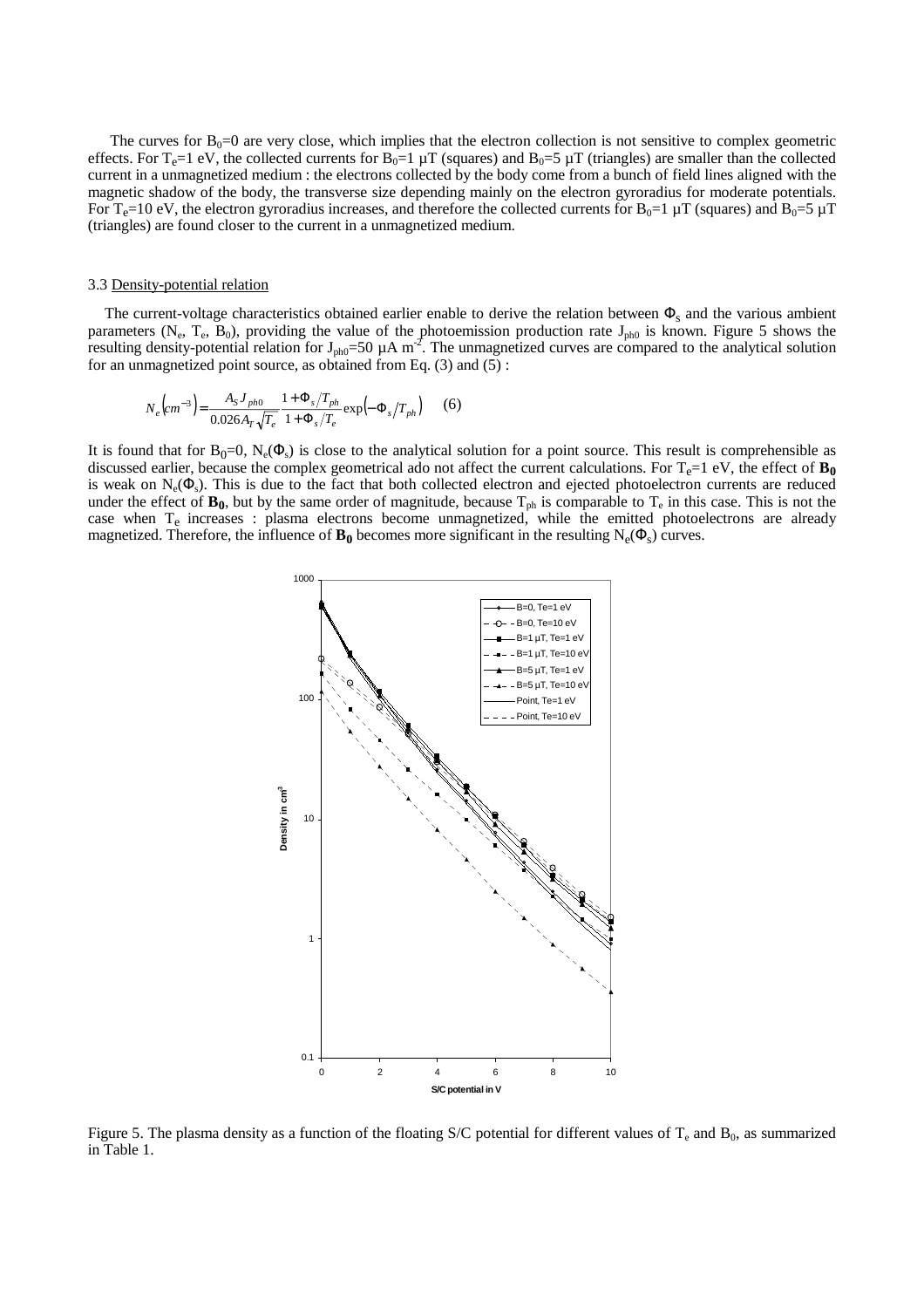### 4. APPLICATIONS

#### 4.1 Determination of the Photoemission rate

The aim of this section is to determine a value of  $J_{ph0}$  in the case of Interball AP. In this way, current-voltage characteristics from the simulations showed earlier, and data measurements aboard Interball-2 are used.

During several plasmapause crossings by Interball AP above 15000 km altitude, the S/C potential  $\Phi_s$  and the plasma density  $N_e$  were measured simultaneously. The values of  $\Phi_s$  were obtained from the electric-field double probe experiment, while  $N_e$  was determined from observations of the upper-hybrid resonance by the Polrad electric antenna.

Figure 6 shows the values of the S/C potential  $\Phi_{sp}$  with respect to the probe and the electron density N<sub>e</sub> during the period between July 1997 and October 1997. We found that with an average value J<sub>ph0</sub>=35  $\mu$ A m<sup>-2</sup> and a temperature  $T_e=1$  eV, the numerical N<sub>e</sub>( $\Phi_{sp}$ ) relation reproduce perfectly well the measurements. The estimated value of J<sub>ph0</sub> is very close to the value inferred from laboratory measurements (Ref. 4) which is about 30  $\mu$ A m<sup>-2</sup> for indium oxide surfaces.



Figure 6. Results of diagnostic measurements: the diamonds show the measurements of N<sub>e</sub> and  $\Phi_{\rm sp}$ . The N<sub>e</sub>( $\Phi_{\rm sp}$ ) curve was deduced from the N<sub>e</sub>( $\Phi_s$ ) relation for B<sub>0</sub>=1 µT by estimating analytically the probe potential  $\Phi_p$  with respect to the plasma.

#### 4.2 Application to polar outflows

Figure 7 shows an example of polar cap crossing by Interball AP on August  $8<sup>th</sup>$  1997 between 5:00 and 6:00 UT. The first two panels show the presence of intense upflowing  $H^+$  and  $O^+$  ions, with a spin modulation about 2 min. Along Interball AP orbit, the S/C potential  $\Phi_s$  was inferred from the electric field double-probe experiment. Therefore, it is possible to determine systematically the values of the plasma density *N*e from the numerical relations, by taking a photoemission rate  $J_{ph0}=35 \mu A m^2$ , And an electron temperature T<sub>e</sub>=1 eV. In this region of the magnetosphere, the upflowing ions are the most dominant component, therefore their measurements can be used to determine the total plasma density. Unfortunately, due to the fact that a positive potential barrier is developed around the Hyperboloid instrument, a significant part of the thermal plasma is missed, and the ion density is subsequently underestimated by about 2 orders of magnitude, as shown in Figure 7. This problem is analyzed more quantitatively in another paper [10]. In this case, measurements of the S/C potential act as a useful diagnostic method to estimate the density of the polar ion outflows.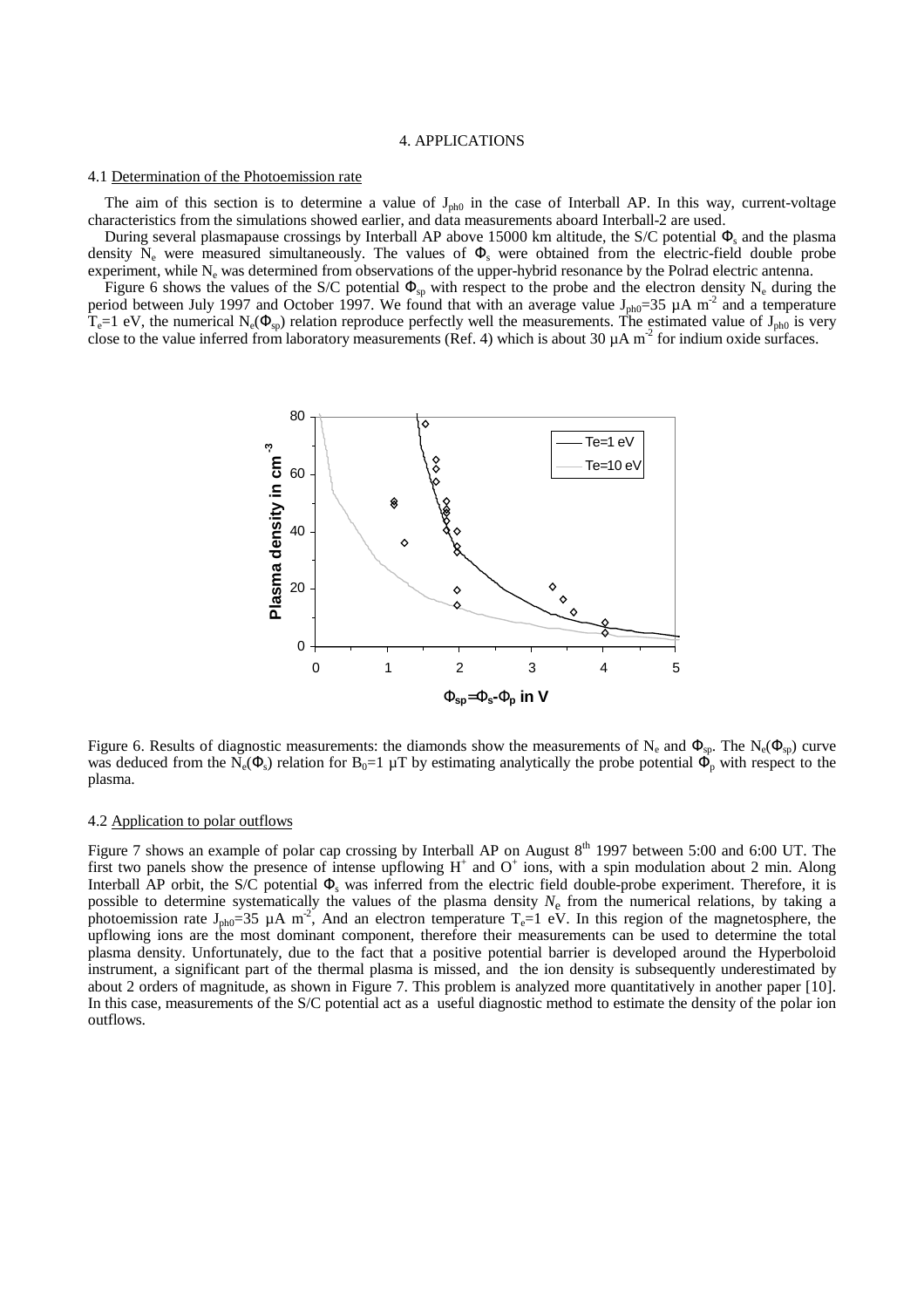

Figure 7. From top to bottom : Ion energy-time spectrograms of  $H^+$  and  $O^+$  ions recorded by the Hyperboloid experiment, calculations of the plasma density from numerical relations (solid) and from ion measurements (dot), and measurements of the S/C potential versus time.

# 5. CONCLUSION

A method for determining the floating spacecraft (S/C) potential of Interball AP as a function of the different ambient parameters (magnetic field, photoemission, electron density and temperature) is developed. The method used currentvoltage relations of escaping photoelectrons and incoming plasma electrons, performed by modelling particle trajectories in a Laplace solution of the 3D potential structure around Interball AP. The main results are as follow :

- The effect of the complex geometry of Interball AP is weak for the determination of the potential

- In the case of a cold electron population (1 eV), the determination of the floating satellite potential is not sensitive to the value of the ambient magnetic field.

- In the case of more energetic electrons (10 eV), the determination of the floating satellite potential becomes sensitive to the value of the ambient magnetic field.

- The results were used to determine the photoemission production rate on the sunlit surface. A value of 35  $\mu$ A m<sup>2</sup> was estimated.

All these results are fundamental for correcting thermal plasma measurements, and particularly for the analysis of ion distributions measured by the Hyperboloid instrument.